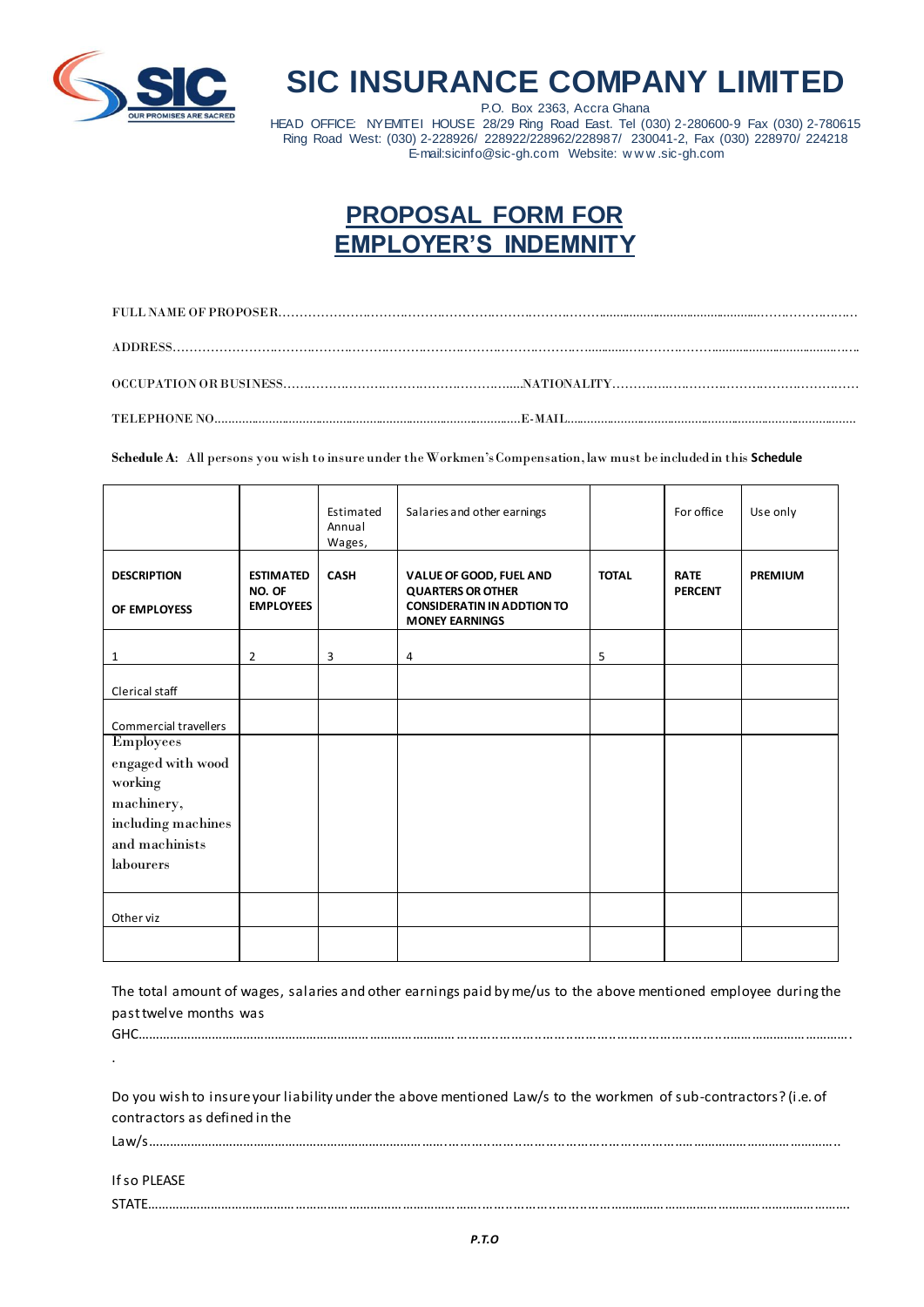| Name of contractors | Nature of the work sublet | If contract for labour and<br>materials, state estimated<br>amount of contract | In case for which the<br>contract is for labour only,<br>state amount of contract |
|---------------------|---------------------------|--------------------------------------------------------------------------------|-----------------------------------------------------------------------------------|
|                     |                           |                                                                                |                                                                                   |
|                     |                           |                                                                                |                                                                                   |
|                     |                           |                                                                                |                                                                                   |
|                     |                           |                                                                                |                                                                                   |

**Schedule B**: employees not insured under workmen's compensation laws/s may be insured under schedule b to secure indemnity in respect of liability at common law only.

| <b>DESCRIPTION</b><br>OF EMPLOYERS | <b>ESTIMATED</b><br><b>NUMBER OF</b><br><b>EMPLOYEES</b> | <b>CASH</b> | <b>VALUE OF</b><br>FOOD, FUEL<br><b>AND QUARTERS,</b><br>OR OTHER<br><b>CONSIDERATION</b><br>IN ADDITION TO<br><b>MONEY</b><br><b>EARNINGS</b> | <b>TOTAL RATE</b><br><b>PERCENT</b> | <b>PREMIUM</b>       |  |
|------------------------------------|----------------------------------------------------------|-------------|------------------------------------------------------------------------------------------------------------------------------------------------|-------------------------------------|----------------------|--|
|                                    |                                                          |             |                                                                                                                                                |                                     |                      |  |
|                                    |                                                          |             |                                                                                                                                                |                                     |                      |  |
|                                    |                                                          |             |                                                                                                                                                |                                     |                      |  |
|                                    |                                                          |             |                                                                                                                                                |                                     |                      |  |
|                                    |                                                          |             |                                                                                                                                                |                                     |                      |  |
|                                    |                                                          |             |                                                                                                                                                |                                     | <b>Total premium</b> |  |

The total amount of wages, salaries, and other earnings paid by me/us to the above mentioned employees during the past twelve months was GHc………………………………………………………….........................................................................………..

|    | Does the schedule include<br>(a) all persons in your service? (i.e. both junior and senior)<br>(b) all your sub-contractors?                                                                                                              |  |
|----|-------------------------------------------------------------------------------------------------------------------------------------------------------------------------------------------------------------------------------------------|--|
| 2. | IF NOT does the schedule (B) include                                                                                                                                                                                                      |  |
|    |                                                                                                                                                                                                                                           |  |
| 3. | Do your premises come within the meaning of any Law or<br>Regulation government the conduct or maintenance of such<br>Premise/.<br>(a) If so name such Laws or regulations<br>(b) Have you carried out all the obligations imposed on you |  |
|    | By such laws and regulations/                                                                                                                                                                                                             |  |